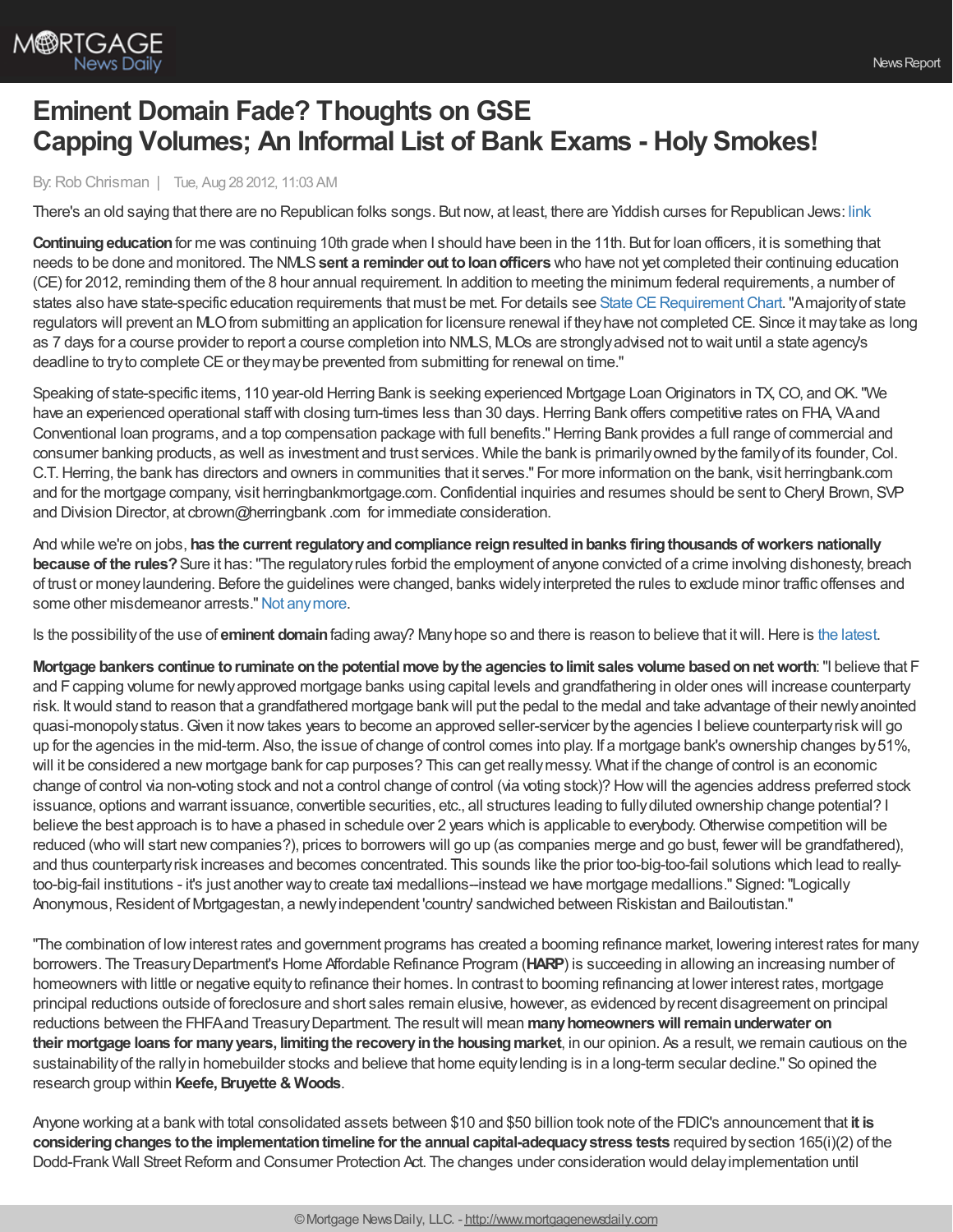September 2013 for covered institutions. Remember that under a proposed rule approved by the FDIC Board of Directors on January 17, 2012, financial institutions with more than \$10 billion in assets would have to conduct annual capital-adequacystress tests. As proposed, the stress testing requirements would become effective immediatelyupon the issuance of a final rule. The proposed rule is still under consideration at this time, and the delaywould help ensure that all covered institutions have sufficient time to develop sound stress testing programs.

So, you want to start a bank? Well, that's fine - it'll be the talk of the FDIC since none were begun de novo in all of 2011. But you'd better **be preparedfor the exams - there are plentyof them.** I imagine I am leaving some off, but you can count on Safetyand Soundness which looks at your new bank for Capital Adequacy, Asset Quality, Management Ability, Earnings Sufficiency, Liquidity (in case you don't make it and the FDIC takes over and sells it), and Sensitivity to Market Risk. That's known as the CAMELS rating and you'll live and die by it. IT Exams include Vendor Management, Information Security, IdentityTheft, Physical and Logical SecurityControls of your ITNetwork. BSA Exams include the 4 pillars of your BSA program: Internal Controls, Independent Testing, Designated Officer(s) Responsible, and Training. Practices must coincide with policies, procedures, processes, and be based on risk assessments that are adequate to identifythe risk. Your BSA/AML program also includes "Know Your Customer," complying with the Office of Foreign Assets Control, a detailed Customer Identification Program, and the identification of suspicious or unusual activityin all deliverychannels. This all happens no less than annually. Think it's easy?Google on BSAEnforcement Actions for some light reading that should keep you up at night. The ITand BSA/AML exams are typically rolled into Safety and Soundness on an annual basis. If any of you CAMELS rating components are a 3 or below (on a 1-5 scale), you should expect to see your regulators semi-annuallyand be reporting to them quarterly.

Last, but not least for banks, are the Consumer Affairs Exams which are comprised of Regulatory Compliance (all of the ever-changing consumer protection laws),CRA(meeting the credit needs of your community), Fair Lending (do you have programs, filters, personnel, or advertising that discriminates against anyof the protected classes?), eBanking (is everything compliantwith eBanking lawon your electronic deliverychannels?), and Website Compliance (same thing - but how manywebsites will your newbank have and howdo you control mortgage originators who need their own, individual websites? Amid-sized bank often has more than 50!). There is Vendor Management Compliance Risk - thought you were done with that one in Safety and Soundness? Sorry. How much risk do your vendors pose to your consumers and to your bank? You'll have to monitor their financials and SSAE16 reports if theyrun anytype of data center. Consumer Complaints (what are your customers complaining about, both internally and externally? How are you capturing and analyzing that information? Howare you adding and changing procedures to address the complaints? Did anyof the complaints indicate the customer felt like the bank discriminated against them? This would hit your Fair Lending rating.Did anyone in the communityfeel that the bank is failing to meet the credit needs of the community? This hits your CRA rating (the only rating that is made public). A hit to Fair Lending automaticallytakes CRA(the public rating) to a "Needs Improvement"(at best). With a de novo (new) bank, theylook harder and sooner to make sure you're getting off on the right foot.

Turning to our economy, lastweekwe learned that existing home sales and newhome sales posted sizable increases in Julyas inventories of existing homes continued to trend downward, jobless claims edged higher with the four-week moving average rising to a 368,000 pace reminding us of the sluggish pace of labor market improvement, but that durable goods orders posted another sizable increase in July. It appears that the housing market recovery remains intact although the story remained tied to regional differences in the level of foreclosure activity. Existing home sales fell in the West,which continues to struggle with negative equityand larger inventories of foreclosed homes. Sales of existing homes picked up in the South, Midwest and Northeast,with inventories of existing homes nationwide continuing to trend downward. Foreclosed homes continued to make up a smaller share of overall existing home sales than in the previous month,which is helping to support regional price appreciation.**Andcertainlybuilders are grabbingupraw landindesirable areas**.

For the markets, yesterdaywas a slowsummer Monday. Supplyfrom originators was average and soaked up bythe Fed and the usual suspects. With no data to move the markets, the 10-yr closed at a yield of 1.65% and most current-coupon MBS prices improved by about .125 bythe end of the day. We have a little more U.S. news today,with the S&PCase Shiller home price indexfor June (+0.4 vs. +0.9 prior), August's Consumer Confidence (66.0 expected), and a \$35 billion 2-yr. note auction. The markets are usuallyconsumed with something in the future, and this week it is Chairman Bernanke's Jackson Hole speech on Friday. (ECB President Draghi will not be attending due to a high workload.) Analysts are hoping for more information on more economic stimulus here in the States. **Inthe earlygoingrates are nearly unchangedwiththe 10-yr at 1.63%and[MBSprices](http://www.mortgagenewsdaily.com/mbs/) better bya few "ticks" (32nds).**

## Senior Wedding

Jacob, age 92, and Rebecca, age 89, living in Miami, are all excited about their decision to get married. Theygo for a stroll to discuss the wedding, and on the waytheypass a drugstore, Jacob suggests theygo in. Jacob addresses the man behind the counter:"Are you the owner?"